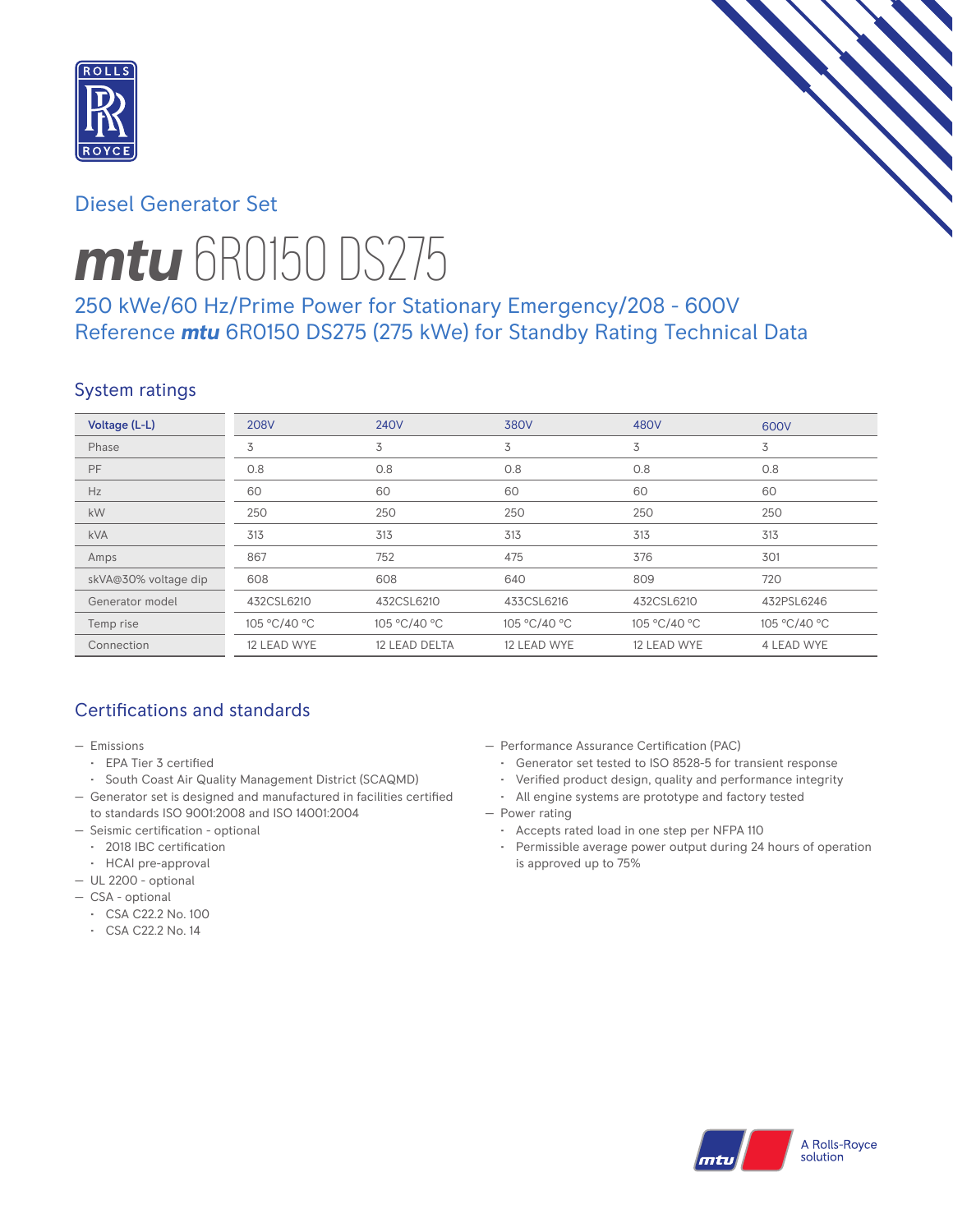## Standard features \*

- Single source supplier
- Global product support
- Two (2) Year/3,000 Hour Basic Limited Warranty
- 6090HF484 diesel engine
	- 9.0 liter displacement
	- Common rail fuel injection
	- 4-cycle
- Engine-generator resilient mounted
- Complete range of accessories
- Cooling system
- Integral set-mounted
	- Engine-driven fan

# Standard equipment \*

### Engine

- Air cleaner
- Oil pump
- Oil drain extension and shut-off valve
- Full flow oil filter
- Open crankcase ventilation
- Jacket water pump
- Thermostat
- Blower fan and fan drive
- Radiator unit mounted
- Electric starting motor 24V
- Governor electronic isochronous
- Base formed steel
- SAE flywheel and bell housing
- Charging alternator 24V
- Battery rack and cables
- Flexible fuel connectors
- Flexible exhaust connection
- EPA certified engine

#### **Generator**

- NEMA MG1, IEEE, and ANSI standards compliance for temperature rise and motor starting
- Sustained short circuit current of up to 300% of the rated current for up to 10 seconds
- Self-ventilated and drip-proof
- Superior voltage waveform
- Digital, solid state, volts-per-hertz regulator
- Brushless alternator with brushless pilot exciter
- 4 pole, rotating field
- 105 °C maximum prime temperature rise
- 1-bearing, sealed
- Flexible coupling
- Full amortisseur windings
- 125% rotor balancing
- 3-phase voltage sensing
- $\pm$  1% voltage regulation no load to full load
- 100% of rated load one step
- 5% maximum total harmonic distortion

\* Represents standard product only. Consult the factory/*mtu* Distributor for additional configurations.

- Generator
	- Brushless, rotating field generator
	- 2/3 pitch windings
	- 300% short circuit capability with optional Permanent Magnet Generator (PMG)
- Digital control panel(s)
	- UL recognized, CSA certified, NFPA 110
	- Complete system metering
	- LCD display

## Digital control panel(s)

- Digital metering
- Engine parameters
- Generator protection functions
- Engine protection
- CANBus ECU communications
- Windows®-based software
- Multilingual capability
- Communications to remote annunciator
- Programmable input and output contacts
- UL recognized, CSA certified, CE approved
- Event recording
- IP 54 front panel rating with integrated gasket
- NFPA 110 compatible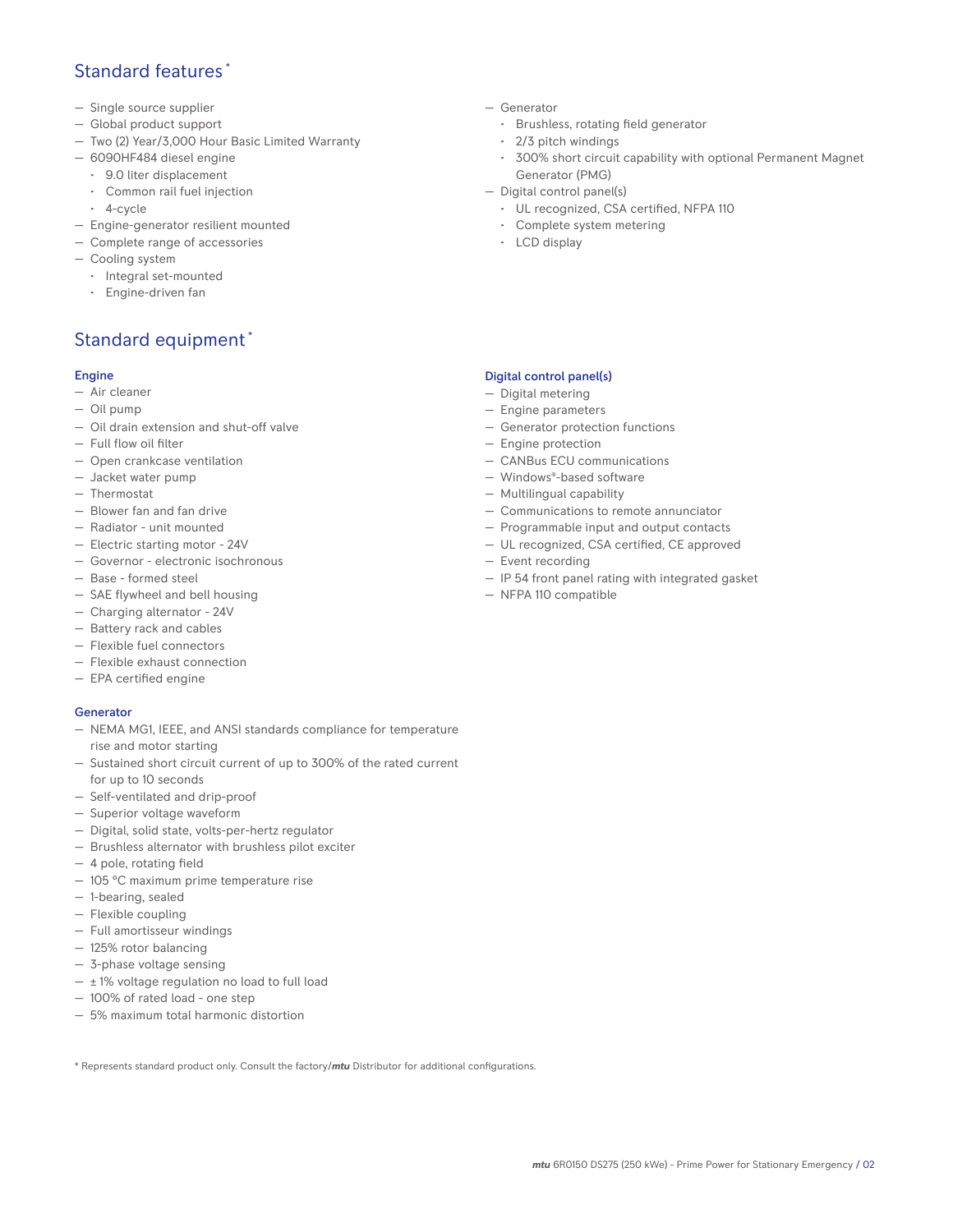# Application data

#### Engine

| Manufacturer                | John Deere  |
|-----------------------------|-------------|
| Model                       | 6090HF484   |
| Type                        | 4-cycle     |
| Arrangement                 | 6-inline    |
| Displacement: $L (in3)$     | 9.0(549)    |
| Bore: cm (in)               | 11.84(4.7)  |
| Stroke: cm (in)             | 13.6(5.4)   |
| Compression ratio           | 16:1        |
| Rated rpm                   | 1.800       |
| Engine governor             | <b>JDEC</b> |
| Maximum power: kWm (bhp)    | 284 (381)   |
| Steady state frequency band | ± 0.25%     |
| Air cleaner                 | dry         |
|                             |             |

## Liquid capacity

| Total oil system: L (gal)             | 31(8.19)     |
|---------------------------------------|--------------|
| Engine jacket water capacity: L (gal) | 16(4.23)     |
| System coolant capacity: L (gal)      | 53.5 (14.13) |

#### Electrical

| Electric volts DC                                            | 24  |
|--------------------------------------------------------------|-----|
| Cold cranking amps under -17.8 $^{\circ}$ C (O $^{\circ}$ F) | 950 |
| Batteries: group size                                        | .31 |
| Batteries: quantity                                          |     |
|                                                              |     |

### Fuel system

| $-10$ JIC 37 $\degree$ female |
|-------------------------------|
| $-6$ JIC 37 $^{\circ}$ female |
| 1.3(4.4)                      |
| diesel #2                     |
| 239.92 (63.38)                |
|                               |

#### Fuel consumption

| At 100% of power rating: L/hr (gal/hr)<br>At 75% of power rating: L/hr (gal/hr)<br>At 50% of power rating: L/hr (gal/hr) | 69.7 (18.4)<br>60.2 (15.9)<br>42.7 (11.3) |
|--------------------------------------------------------------------------------------------------------------------------|-------------------------------------------|
| Cooling - radiator system                                                                                                |                                           |
| Ambient capacity of radiator: °C (°F)                                                                                    | 50 (122)                                  |
| Maximum restriction of cooling air: intake                                                                               |                                           |
| and discharge side of radiator: kPa (in. H <sub>2</sub> 0)                                                               | 0.124(0.5)                                |
| Water pump capacity: L/min (gpm)                                                                                         | 280 (74)                                  |
| Heat rejection to coolant: kW (BTUM)                                                                                     | 94 (5,350)                                |
| Heat rejection to air to air: kW (BTUM)                                                                                  | 87 (4,924)                                |
| Heat radiated to ambient: kW (BTUM)                                                                                      | 30.2 (1,717)                              |
| Fan power: kW (hp)                                                                                                       | 13.9 (18.6)                               |
| Air requirements                                                                                                         |                                           |
| Aspirating: *m <sup>3</sup> /min (SCFM)                                                                                  | 25.5 (901)                                |
| Air flow required for radiator                                                                                           |                                           |
| cooled unit: *m <sup>3</sup> /min (SCFM)                                                                                 | 507.6 (17,926)                            |
| Remote cooled applications; air flow required for                                                                        |                                           |
| dissipation of radiated generator set heat for a                                                                         |                                           |
| maximum of 25 °F rise: *m <sup>3</sup> /min (SCFM)                                                                       | 109.7 (3,873)                             |
| * Air density = $1.184 \text{ kg/m}^3$ (0.0739 lbm/ft <sup>3</sup> )                                                     |                                           |
| <b>Exhaust system</b>                                                                                                    |                                           |
| Gas temperature (stack): °C (°F)                                                                                         | 638 (1,180)                               |
| Gas volume at stack temperature: m <sup>3</sup> /min (CFM)                                                               | 58.5 (2,066)                              |
| Maximum allowable back pressure at                                                                                       |                                           |
| outlet of engine, before piping: kPa (in. H <sub>2</sub> 0)                                                              | 7.5(30)                                   |
|                                                                                                                          |                                           |